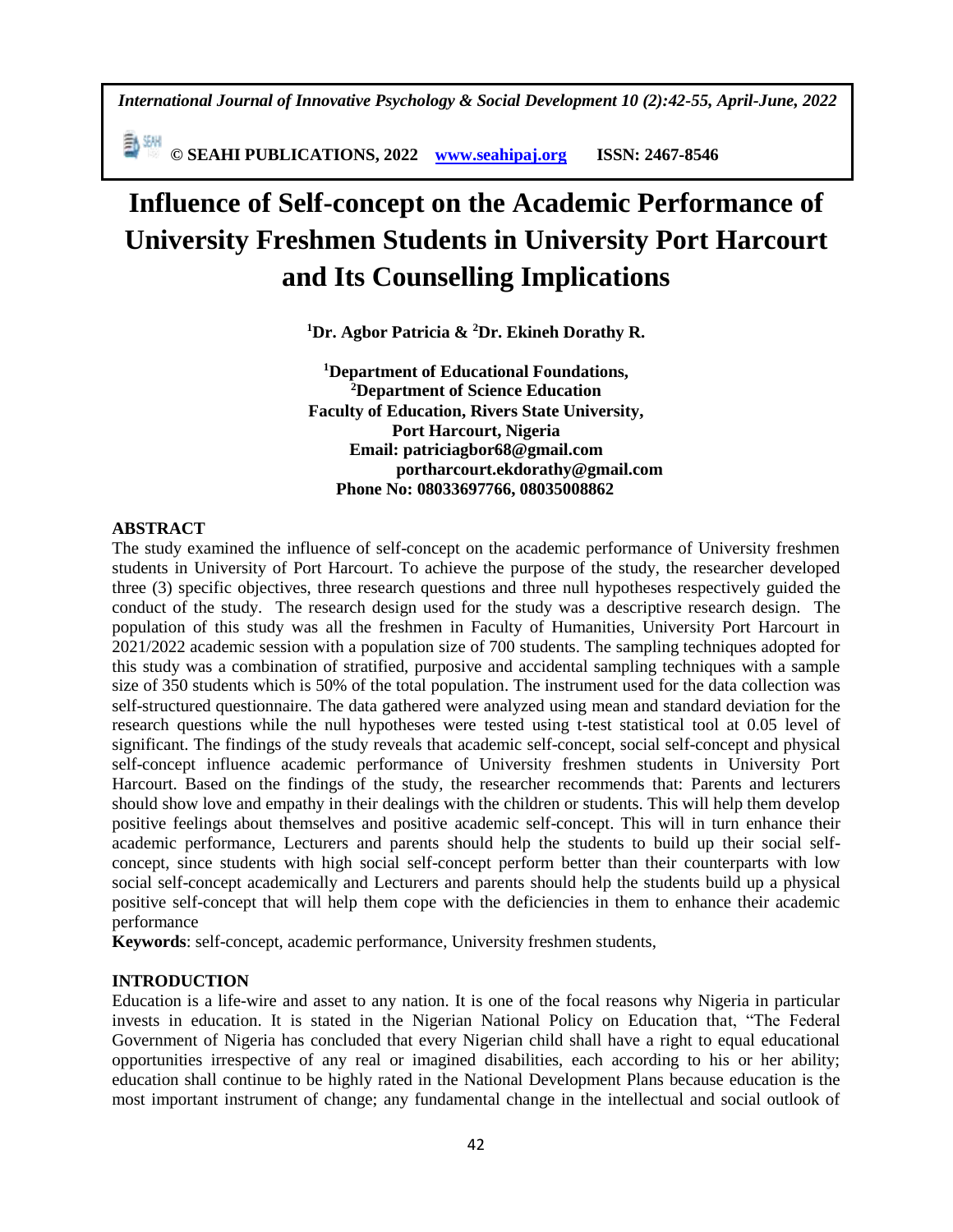any society has to be preceded by an educational revolution (NPE, 2014). Therefore, if a good education is necessary for the attainment of developmental strides in Nigeria, then there is need to search for variables which can make a difference in learning and generally improve academic performance.

However, different variables or factors are capable of influencing the academic performance of University students in general and the freshmen in particular - factors such as environments, (home and school environment) and the students' self-concept. Such factors also may be the students' internal state (intelligence, state of health, motivation, anxiety) and their school environment (availability of suitable learning environment, adequacy of educational infrastructure like well-equipped libraries and laboratories). Investigation on these factors has produced several findings: for example, Essien (2014) and Usoro (2017) have attributed the cause of poor academic performance to a combination of personal and institutional factors. Personal factors relate to the individual's intelligence, knowledge and ability. Institutional factors on the other hand, are family or parental influences, societal influences, institutional influences and school related factors-students and lecturer rapport, teacher related factors, accommodation and living conditions.

The factors that influence academic performance of students have attracted the interest and concern of counselors, psychologists, lecturers, researchers and school administrators in Nigeria. This is because of public outcries concerning the standard of education including University education in the country. These freshmen when they gain admission into the Universities, they take general courses such as GSS 1101 – Use of English. In the University, the certificate that students graduate with is the sum of all the grades obtained in all the courses, including GSS 1101 – Use of English. Where the student did not take his or her studies serious at this initial stage, the grades obtained then will have negative effect on their Cumulative Grade Point Average (CGPA). It is therefore, important that the students should be counselled on the need to take their studies seriously right from the inception, so that they can graduate with a worthwhile certificate. It is in the light of this, that it is important for counseling services, to be organized for these freshmen such as, orientation programme for freshmen, administrative interaction with a view to adjust to the new environment and taking their course of study seriously. There is, therefore, need for a continual search for means and strategies for improving performance and learning among students. For the achievement of making students take their studies serious from the onset, there is need therefore, to identify the factors that account for poor academic performances so that those factors may be harnessed to maximize students' progress and performance.

Studies by Akpan (2016) on Environment and self-concept mainly focused on the secondary and basic (primary) levels of education. Although, these studies provided evidence on the role the home and the school environment, as well as, self-concept play on academic performance. However, very little is known about how these variables affect students performance, particularly, the University freshmen's academic performance in GSS 1101, (Use of English) at the tertiary (University) level of education. This missing gap is what drew the researcher's attention to the topic under study (Environment, Self-concept and Academic Performance of University Freshmen in GSS 1101 in the South-South Zone of Nigeria). The researcher also believes that providing data on the extent to which these variables impact on academic performance in the General Studies and Communication Skills ( GSS) courses especially (GSS 1101 - Use of English Language), could be useful as a starting point to address some basic problems that the freshmen are faced with in the University.

### **LITERATURE REVIEW**

### **Self-concept and University freshmen's academic performance**

**Academic self-concept and University freshmen's academic performance**: In educational psychology, academic self-concept is an important construct that has stimulated widespread research. Usoro (2017) asserts that a positive academic self-concept is beneficial, especially for motivating learners to improve their academic performance. Self-concept refers to the individual's self-beliefs, hypotheses and assumptions. In other words, self-concept of an individual is the totality of opinions that each person holds to be true about his or her personal existence. It is multifaceted and influenced by contextual variables as the case maybe. Academic self-concept on the other hand, refers to a person's "perception of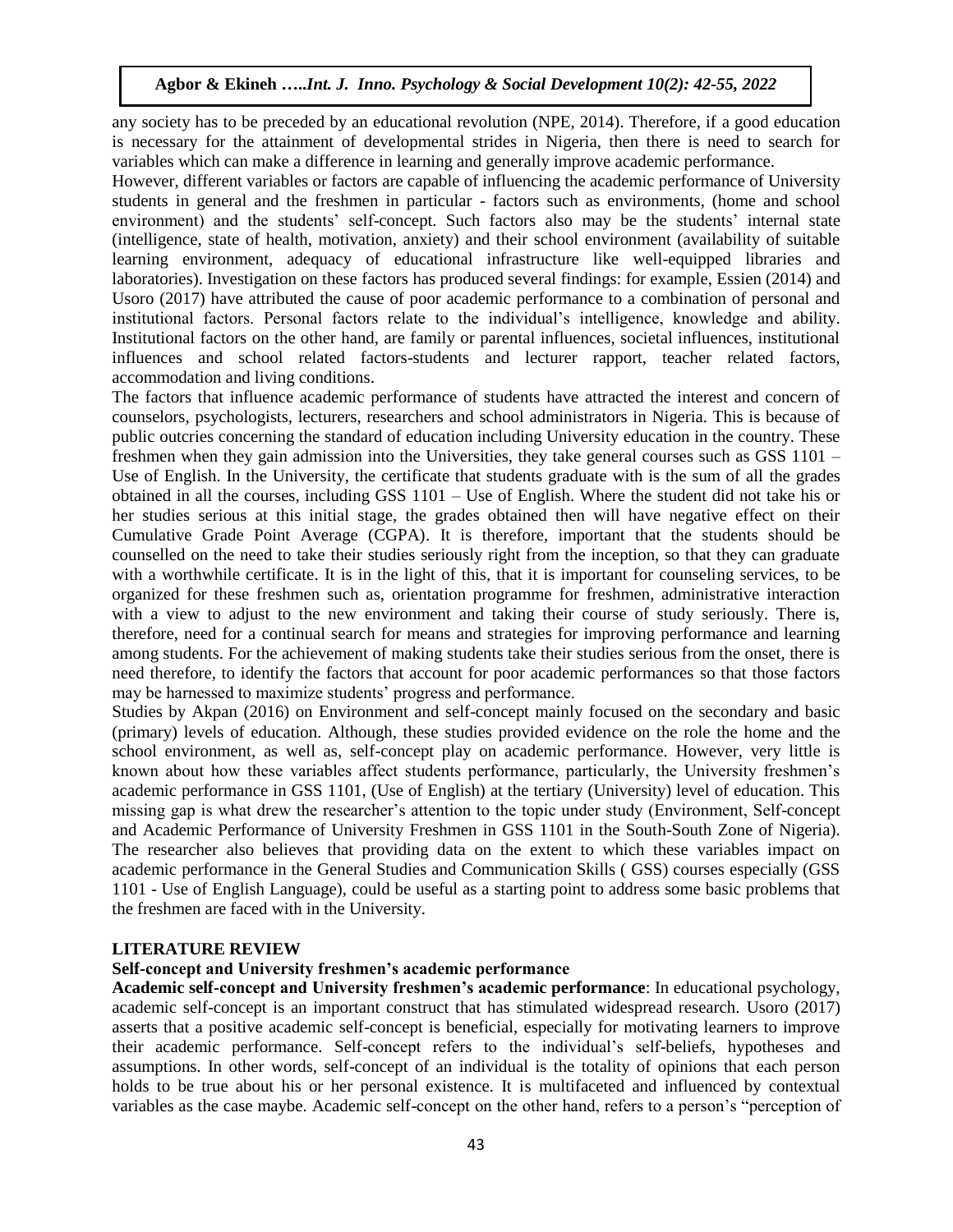self with respect to his or her academic performance. Bracken (2019) defines academic self-concept as how a person feels about himself or herself within a school or academic setting, or in relation to a student's academic progress. Academic self-concept, for example, is an individual's self-concept of competence and his/her evaluative judgments in the academic domain.

Usoro (2017) carried out a study to determine the relationship between academic self-concept and academic achievement in English and general subjects of the students of high school. A total of 320 students studying in 4<sup>th</sup> grade of high school in West of Mazandaran province were chosen by using intact sampling method. The data collection instrument for academic self-concept was academic self-concept questionnaire (ASCQ). For obtaining data on student achievement and English test and general test including three subjects of Arabic, Persian Literature and Theology were used. The findings showed a close relationship between academic self-concept and measures of academic achievement in both English and Grade point Average. Based on the finding of the study, it is necessary to give sufficient and proper attention to self-concept and teacher/lecturers should be offered methodological guidance in order to work on it through the educational process.

According to Essien (2014) in a study titled self-concept and academic achievement of students at the higher secondary level in Tanilnadu, India. The target population for the study was students in different categories of schools following different systems of education at the higher secondary level. From the target population, a sample of 321 students (106 State, 110 matriculation and 105 central board schools was chosen. The instrument used for data collection was self-concept inventory and the achievement in all the subjects. The findings of the study revealed that students belonging to central board schools were better in their self-concept and academic achievement when compared to students from other boards. There is also a significant and positive relationship between self-concept and academic achievement of students at the higher secondary level.

In the study of Ukpong (2010) on the psychosocial process of human development, the author opined that man evolved as a social being capable of interacting with others through the use of social symbols. His self is not initially there at birth, but arises in the process of social experiences and activities. According to Ukpong he is an active agent and not a passive recipient of external stimuli. Ukpong (2010) stated that man responds selectively to external stimuli and interprets them symbolically with reference to self. Self concept is known to be the complex and dynamic system of beliefs which one holds true about himself or herself. It is a process and is continually developing and changing.

She further argued that a close relationship exists between the functioning of the mind (i.e. rational thought) and the self. It is assumed that an individual is a rational thinking being who can reason, understand and anticipate future consequences. Thus, one's self-concept develops in the course of taking attitude of others in general. She further stressed that the self cannot be understood apart from the functioning of the mind. One of the important manifestations of these rational abilities is selfconsciousness. Diggory (2010) from his research discovered that failure in activities that are important and highly rated lowers one's self evaluation in other seemingly related abilities. Conversely, success as an important and highly rated task raises the self evaluation in other abilities. Ukpong further observed that the theory of self forms the basis for a growing number of studies attempting to determine the existing relationships between "bright students" perception of themselves and their abilities.

Purkey (2011) assessed the relationship between academic under advancement and self-concept using different sources of data, namely: California psychological inventory, the Bender Visual-Motor Gestalt Test, the Draw-a Person Test, the Gough Adjective Checklist, a personal data sheet, and a learner's essay entitled "what I was in 20 years". A combined rating of these instruments revealed a significant difference between achievers and underachievers, with the achievers being more adequate in the concept of themselves, Purkey concluded that there is a significant relationship between self-concept and performance in school.

Coppersmith (2017) opined that parents who use punishment and scold children instead of giving rewards produce children with negative perceptions of themselves. The basis of positive self-concept or negative self-concept, according to Ukpong (2010) is not so much that the self is good or bad, but rather its acceptance or its rejection that matters. A student with positive self concept is both stable and diversified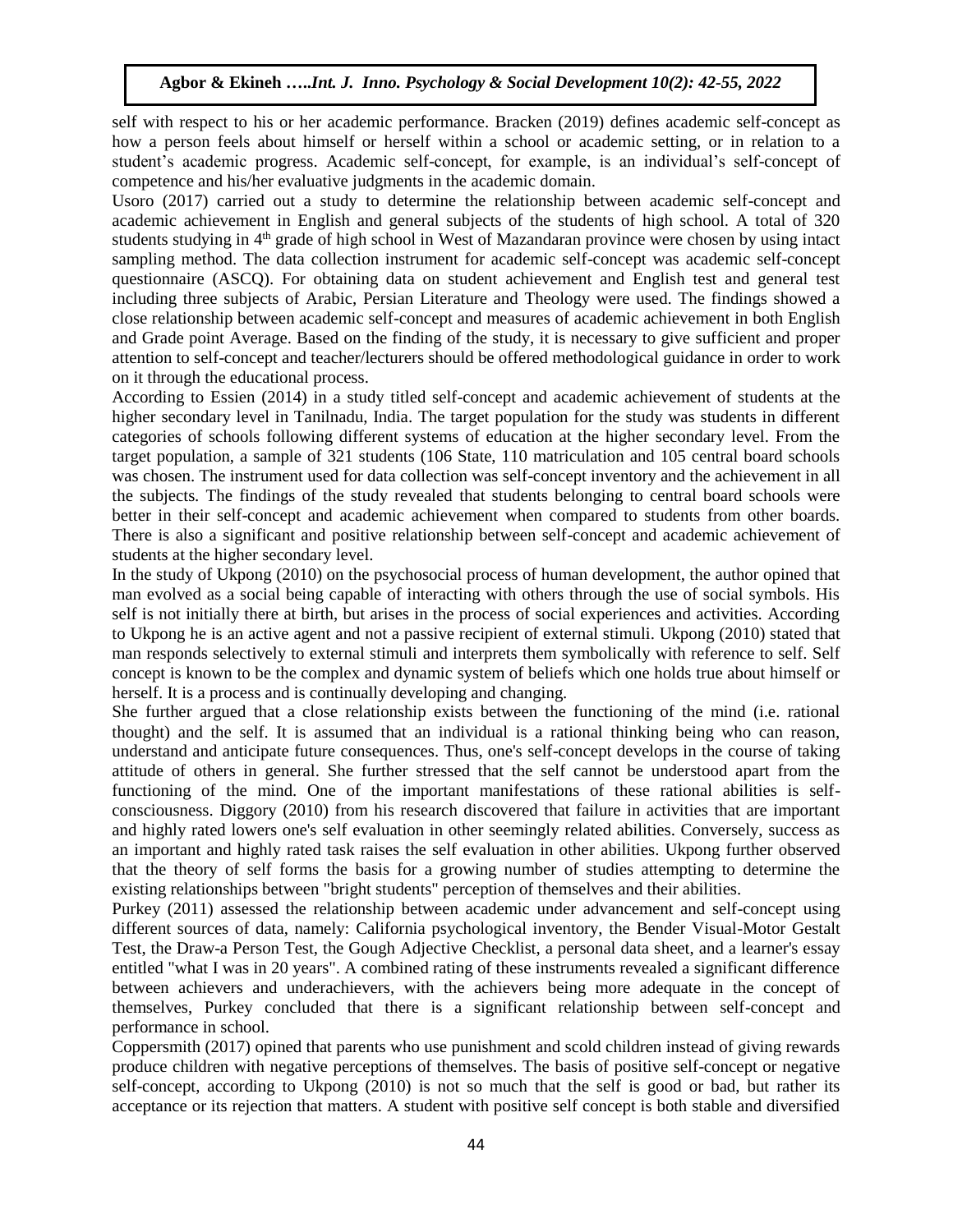and less vulnerable to academic performance unlike the one with negative self concept. Sullivan (2010) maintained that a person's perception of self emerges from reflected appraisal of other people. When parents are lovely and comforting, the child develops positive feelings about himself. When the child enters school, the approval and disapproval of his teachers and peers become important in the establishment of his/her self concept. When a teacher criticizes and belittles his/her effort the students develops a sense of inferiority. This affects his attitude towards school work, study and this influences academic performance (Idika, 2014). Idika (2014) asserted that a student with negative self-concept doubts himself and such a person makes his failure certain by himself as he is the first person to be convinced of it.

The significance and positive relationship between a student's self-concept and academic performance has long been established by studies conducted by Essien (2014) as reported by Ukpong (2010). This study agreed that a positive perception of one's self is central when considering optimal scholastic performance. Ukpong (2010) also affirmed the position that individuals who feel uncomfortable about their abilities rarely succeed in school. Students who have developed negative academic self concept need extra assistance from parents and teachers so that they can experience feelings of success and develop confidence in their ability to learn, ignoring, humiliating or punishing less successful students make them give up. Child (2014) posited a significant positive relationship between academic self-concept and academic performance. Child discovered that student with negative self-concept most often perform poorly academically. Essien (2014) conducted a study to find out the relationship existing between students' academic self-concept and their academic performance in GSS 1101 use of English Language. The sample of study was four hundred (400) students from both public and private schools. Analysis of Variance (ANOVA) was used to test the generated data. The findings revealed that the higher students academic self-concept, the higher their academic performance. Essien (2014) posited that the intelligence quotient (IQ) of students who perform poorly academically are lower than the IQ of those that perform well in class. They observed that students developed positive or negative academic self concept based on their daily academic performance and appraisal of others.

Studies have revealed that a child's estimation of himself not only as a person but also as a student can have implication for his academic performance. In a massive study carried out by Essien (2014) 600,000 students were used. Coleman et al observed that of all the factors in school environment which affect students' academic ability self-concept showed a strongest relationship. They therefore, suggested that, since self-concept is the most important factor, in the educational performance, that changes are required in schools accordingly, to express teaching of students'. Burns (2010) in his study of 2,000 high school students supported the existence of positive relationship between self-concept and academic performance. Rubin (2010) in his own study reported that self-esteem are more closely related to academic performance for girls than boys. Based on their studies on self-concept and academic performance, Fontana (2010) quoted Emmanuel Kant (the German philosopher) who asserted that self-knowledge is the beginning of wisdom therefore a student's self-image and aspiration, to a very great extent, affect his academic performance. Rubin (2010) maintained that children with high self-concept are more active and expressive in all they do. They enjoy participating in all school activities and are generally very successful academically and socially. He further contended that children with low self-concept are sad, isolated, fearful, reluctant, over self-conscious, over sensitive, to criticisms and they constantly underestimate themselves and thus tend to achieve less in class and other school works. Students with high self-concept generally show more performance effort than those with low self-concept, even though both groups have similar potentials of cognitive performance. Rubin (2010) carried out a study on high self-concept (internal) students and with low self-concept (external) students and academic performance. He stated that internally oriented students tend to be higher achievers than externally oriented students who depend on external influences for their success. He therefore concluded that internal orientation is associated with higher academic performance and greater participation in school work. Diggory (2010) also show that there is a significant relationship between self-concept and academic performance or performance. Those studies indicated that individuals who perceived themselves as being responsible for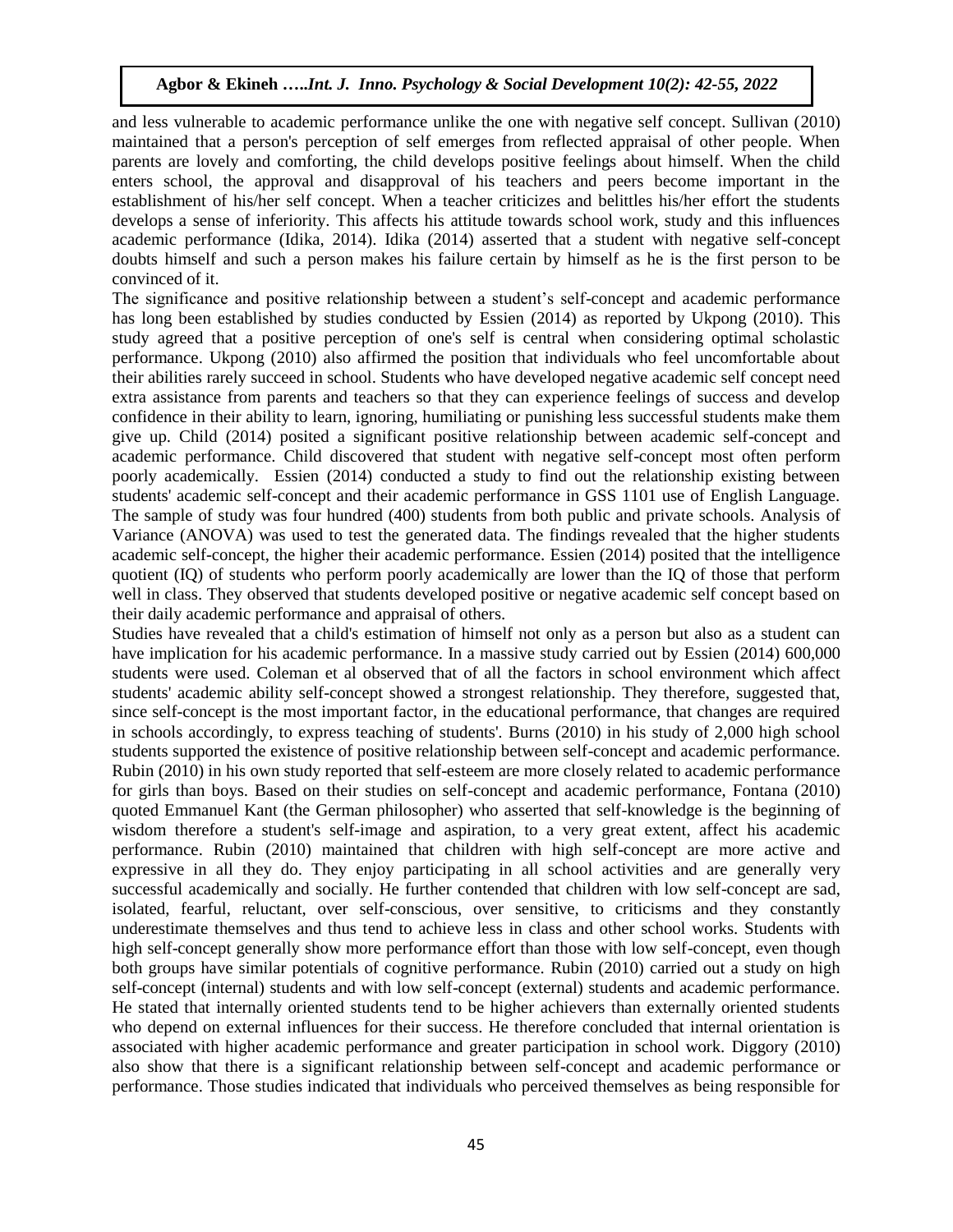their own performance (internal) tend to excel academically than those who distort realities by attributing their success or failure to forces outside their innate control.

Moreso, Diggory (2010)posited that the child's self concept is to a large extent a product of his or her experiences in his or her environment, namely; the home and parental identification, the school and the peer identification. A child develops a positive perception about himself in a home where parents are showing attention, encouragement, physical affection and democratic behaviour. When the child goes to school, the approval and disapproval of teachers and peers helps in shaping his self concept. When an attempt made by the student is criticized, the child develops a sense of inferiority which affects his attitude towards his studies and this negatively influences his academic performance. Good (2010) in his own study suggested that in a classroom, the proper nourishing and nurturing of the students' self-concept is of great importance for good and effective general performance. This in turn affects the teacher's expectation of students, which invariably affects the way the teacher deals with the students. He strongly maintained that self-concept is an important component in education because a lot of things an individual does depends on how he sees himself if he sees himself as one who is likely to achieve, he works harder for it, but if he discovers himself as one who is likely to fail, he becomes shy and withdrawn.

Similarly, Muller (2011) in his own study said that self-concept is a function of performance and motivation. He also opined that self-concept and performance motivation grow out of experiences and manifest themselves in competitions and comparisons. Competition on its own, places one in a position to understand oneself, discover one's position and aspiration to achieve, expect success, develop high goals and make efforts. One also receives feedback, which in turn helps one to discover one's self-concept and performance motivation. John (2010) in her own research maintained that the tendency to label children dull or intelligent is quite common. To her, what is so often overlooked is the effect such labeling has on students. She said that on many cases these students are aware of this categorization with the result that while the successful students feel proud - the not so successful ones develop a feeling of inferiority complex and cannot compete with others. Thus the feeling of self must be exercising some rewardable influence on not only the personality of the students but also his academic performance. Therefore, institutions that are responsible for fostering human personality and dignity should show interest in the directional effect of self personality and learning. Diggory (2010) posited that, the way a person sees himself in relation to others and the kind of fears he has are major factors in delineating the things he strives for. In addition, he maintained that feeling of alienation as manifested by under-achievers in school and diligence are accompanying problems of negative self-concept. On the other hand, Roberts (2010) maintained that anxiety is a powerful tool that can cripple learning in even the best progressive school. To him, self-concept is clearly and strongly related to performance. A positive self-concept is of tremendous importance for student's academic performance as well as for their personal growth and mental health. Kaur, Diggory (2010) carried out a study to investigate home environment and academic performance as correlates of self concept among adolescents in India. The study sample was made up of 300 adolescents of ninth class selected on the basis of randomized technique of sampling from different government and private schools of Patiala district of Punjab, India. The research was conducted through descriptive method of research. The research result revealed a positive, yet non-significant correlation of self-concept with academic performance.

In the same vein, Diggory (2010) found out that self concept was significantly and positively correlated to measures of performance in English and Mathematics. Muijis (2014) observed that academic self-concept and academic performance were strong predictors of one another. Burns (2010) in his study of 2,000 High school students supports the existence of positive relationship between self-concept and academic performance, Rubin (2012) in his own study reported that self-esteem are more closely related to academic performance for girls than boys.

A study carried out by Coppersmith (2017), found out that children with high self-concept consistently perform higher than those with low self-concept even though, intelligence may be parallel for both groups they as well observed that children with high self-concept set high goals for themselves, show less need for adult approval, are less deterred by failure and have a moral realistic view of their abilities. The result of studies by Malpass (2010) suggested that students' self-concept is related to academic performance.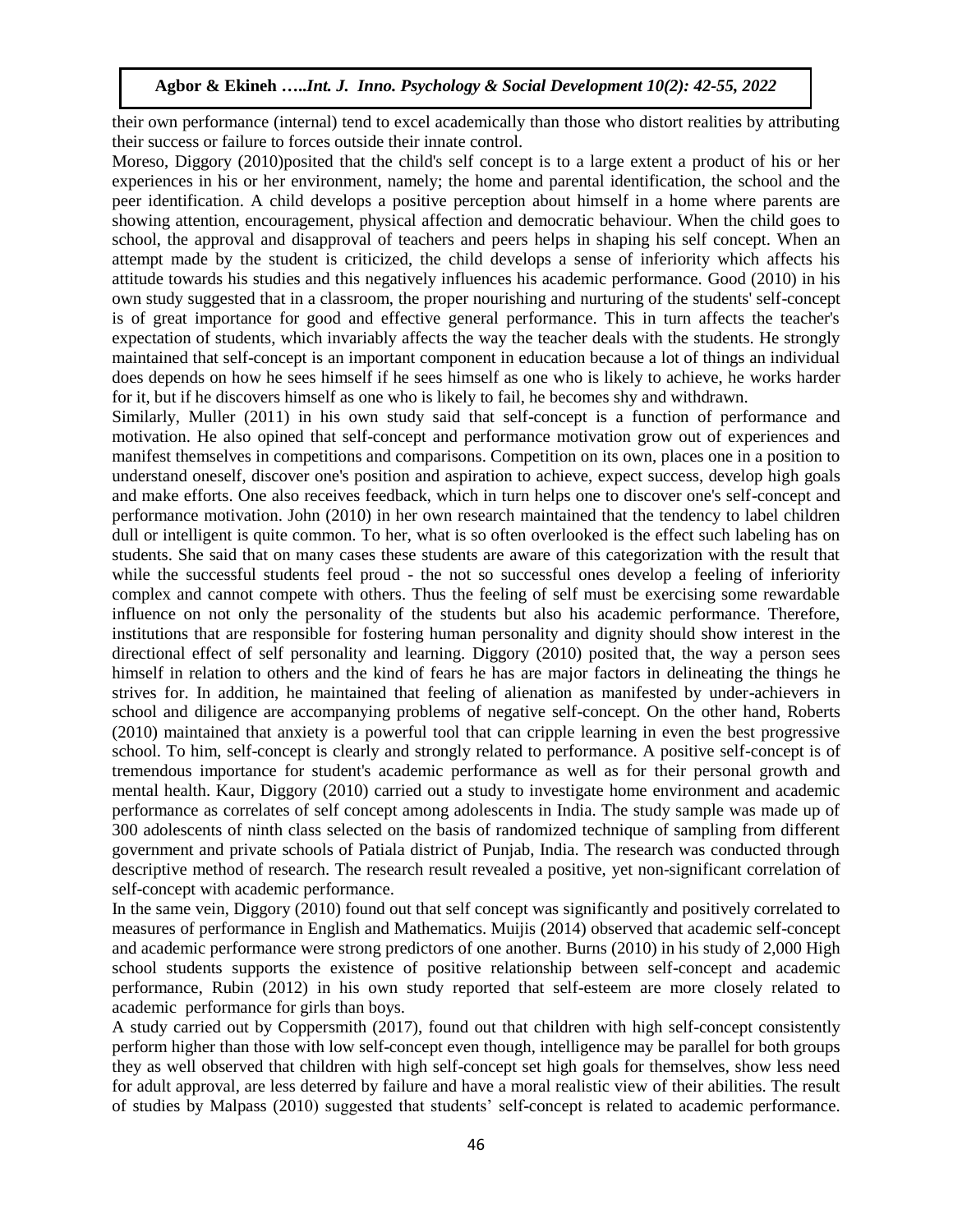The work of Malpass (2010) involving New York City eight grader are particularly interesting because they are comprehensive and involved self-concept of students and its relationship to academic performance in Physics and Biology. Malpass (2010) also asserted that the most important of an individual's expectation is his concern on the probability of his success and failure within a given situation for example academic proficiency. Thus a bright student in a small high school may have to expect consistent academic success with modest effort. When he is transferred to a quality college he finds out that his efforts produce marginal or even failing grades. He therefore changes his probability estimates in order to survive and this is accompanied by a realistic change in his academic self-concept. Regarding self-concept and anxiety, he further stressed that good self-concept accompanies low anxiety. Socio-psychological studies by Lewis (2010) has shown how a person sees himself (his image) and the value he puts upon himself (his self-esteem) are a crucial determinant of the goals which an individual sets for himself, the attitudes he holds, the behaviour he initiates and the responses he makes to others. Coopersmith (2017) did a correlation study of positive and negative self-concept of students. He found that success and higher performance correlated highly and significantly with positive self-concept. Coopersmith then concluded that students with positive self-concept were found to be very hard working individually and in group. They were not usually alone, in short, they are not isolated unlike those with negative self-concept who were always found alone, and that they lack self-confidence and therefore cannot improve in their performance.

In the same vein, Okoye (2010) reported that self-concept accounted for 80% of school performance since it is self-concept that initiates responses individuals make. He therefore maintained that self-concept of academic ability focuses attention specifically upon the self in the context of school and learning. Furthermore, Okoye (2010) made it clear that positive self-concept in the classroom was significantly correlated with academic performance  $(r=38)$ , indicating that a child who has a positive self-concept performs better than the one who has a negative self-concept. Investigating the academic performance of those students with positive self-concept, Okoye (2010) reported that those with positive self-concept perform better than those with negative self-concept in English, Mathematics and science. Two explanations were offered for these findings. These are that those with positive self-concept enjoy or benefit more from their social position and their awareness energizes their self-concept and their mental health, thereby making them to approach their academic tasks with more confidence and vigor, which, in turn, leads to superior academic performance. The second explanation he gave is that the positive selfconcept students have more friends than the negative self-concept student. This gives them more opportunity to actually work and solve their academic problems which enhance their performance.

Perhaps, it may be enlightening to cite some relevant studies about gender differences in learning performances and self-concepts of Nigerian children. While Okoye (2010) using Nigeria secondary school students, found inconsistent results as regards gender differences in self-concept in Mathematics and English Language performance, Okoye's (2010) studies in the same area using primary school pupils found no significant difference in the performance in Mathematics and English Language of boys and girls. Okoye asserted that the individuals cognitive development is dependent upon specific experiences which are motivated by self-concept. Therefore Bloom opined that, a child's cognitive development is enhanced by his/her self-concept. Furthermore, he said that the child's experiences and or self-concept and their result of interaction with things, situation and people affect cognitive abilities of the child.

Furthermore, Essien (2014) conducted a study to find out the influence of self-concept on the academic performance of senior secondary school students in South-South Geo-Political Zone. In this study seven students' characteristics were used, among which were performance motivation, self concept, attitude, ability, perception study habit and test anxiety. A sample of 600 SS II students were used for the study. The data were analyzed using a stepwise multiple regression and One Way Analysis of Variance (ANOVA). It was found out that four out of the seven variables used showed significant influence on the dependant variable which was academic performance. One of the variables that showed significant relationship was self-concept of students towards academic performance. In this same study, the result of the Stepwise Multiple Regression Analysis showed that self-concept was one of the four variables (others being ability perception and performance motivation) that showed significant influence on the combined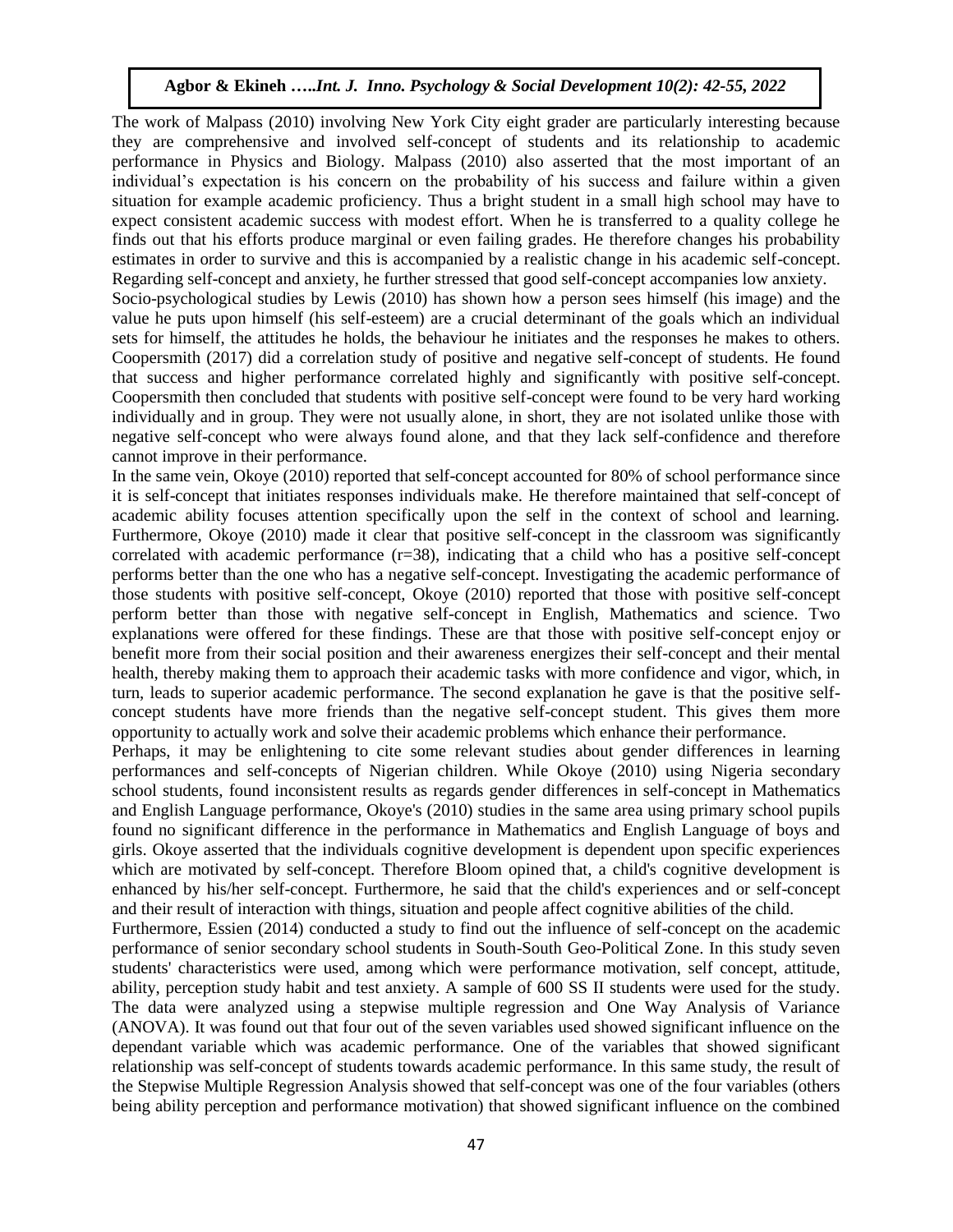contribution to the prediction of students' Mathematics performance. Essien (2014) who tested the causal ordering of academic self-concept and academic performance with four waves of data (last 3 years of high school and one year after graduation) from a large, nationally representative American Sample of boys, found some support for a reciprocal effects model in which prior academic self-concept affected subsequent performance and prior performance affected subsequent self-concept.

**Social Self Concept and University freshmen's academic performance**: The perceptions one has of his/her self are in terms of personal attributes and the various roles which are played or fulfilled by individual. Examples, children may participate in social settings as sons and daughters, as peer group, siblings, students and others with each role, the individual receives and internalizes feedback about nature and quality of his or her function. Thus, a person may develop a perception of self concept which may range from simple role definition to a sense of quality role performance. In the light of this a child may perceive self as unsuccessful student or as a good playmate. Essien (2014) carried out a series of studies base on discrepancy model of underachiever, which points to social differences between underachievers and achievers.

According to Essien, the way hearing impaired children perceive themselves is largely determined by the way the significant others perceive them and these significant others include their parent, teachers and peer group. The students have suffered serious discrimination by the society in a variety of ways. So many occasions the hearing impaired are confronted with situation of non-acceptance prejudices, deviation, disintegration and segregation and by so doing the victims of self concept is reduced. Behaviuor of parents towards their children can affect their social self concept. To Ukpong (2010) he asserts that there is a reciprocal relationship between social self concept and academic performance of the students. Ukpong (2010) opined that social self concept includes individual perceptions of himself as social being, a certain kind of person, as having a certain traits, habits, characteristics pattern of behaviour as possessing certain abilities, skills, knowledge as holding various beliefs, values, attitudes, as being directed towards certain goals, aims and aspirations. In other words, the students perceive him in the way he is related to his surroundings. What object he possesses, what social groups he belongs to, what his social status and roles are, how he interacts with significant others. He further found that social self concept was related to good adjustment. This finding showed that right adjustment to peers is made by adolescents with high self-concept.

More so, Ukpong (2010) observed that how a person sees himself, his self image and the value he places upon himself (his self esteem) are crucial determinants of the goals an individual sets for himself, that is, the attitudes he holds, the behaviour he initiates and the responses he makes to others; the home is the major determinant of self concept even the school has influence too. Therefore it is necessary for the teacher to determine the social self concept of his hearing impaired students immediately the teacher comes in contact with the student.

**Physical Self Concept and University freshmen's academic performance**: This implies the individual's presentation of the view of his body, state of health, physical appearances, skills and sexuality. It has to do with an individual's perception of his handsomeness, beauty, height, physique and well made. Psychologists and laymen commonly use the word personality, the laymen see it as the exhibition of the outer characteristics of the fellow man. However, among psychologists too, there are so many definitions. There is presently no generally agreed upon single definition of personality. Nonetheless, most theoretical definitions view personality as an individual difference concept as a hypothetical structure, as a lifelong developmental process and as an entity accounting for consistent patterns of behaviour. The physical self concept consists of the characteristic behaviour patterns, attitudes, motives, tendencies, outlooks and emotional responses with which an individual reacts to others and to the environment. The physical image of somebody is not just individuality but it is the consistency of individuality. Ukpong (2010) posit that a student's physical position was related to his academic performance and that both his physical and academic positions in the classroom has a relationship with his mental health, that is, his attitudes towards himself (self concept) his actualization of his potentials and his perception of reality.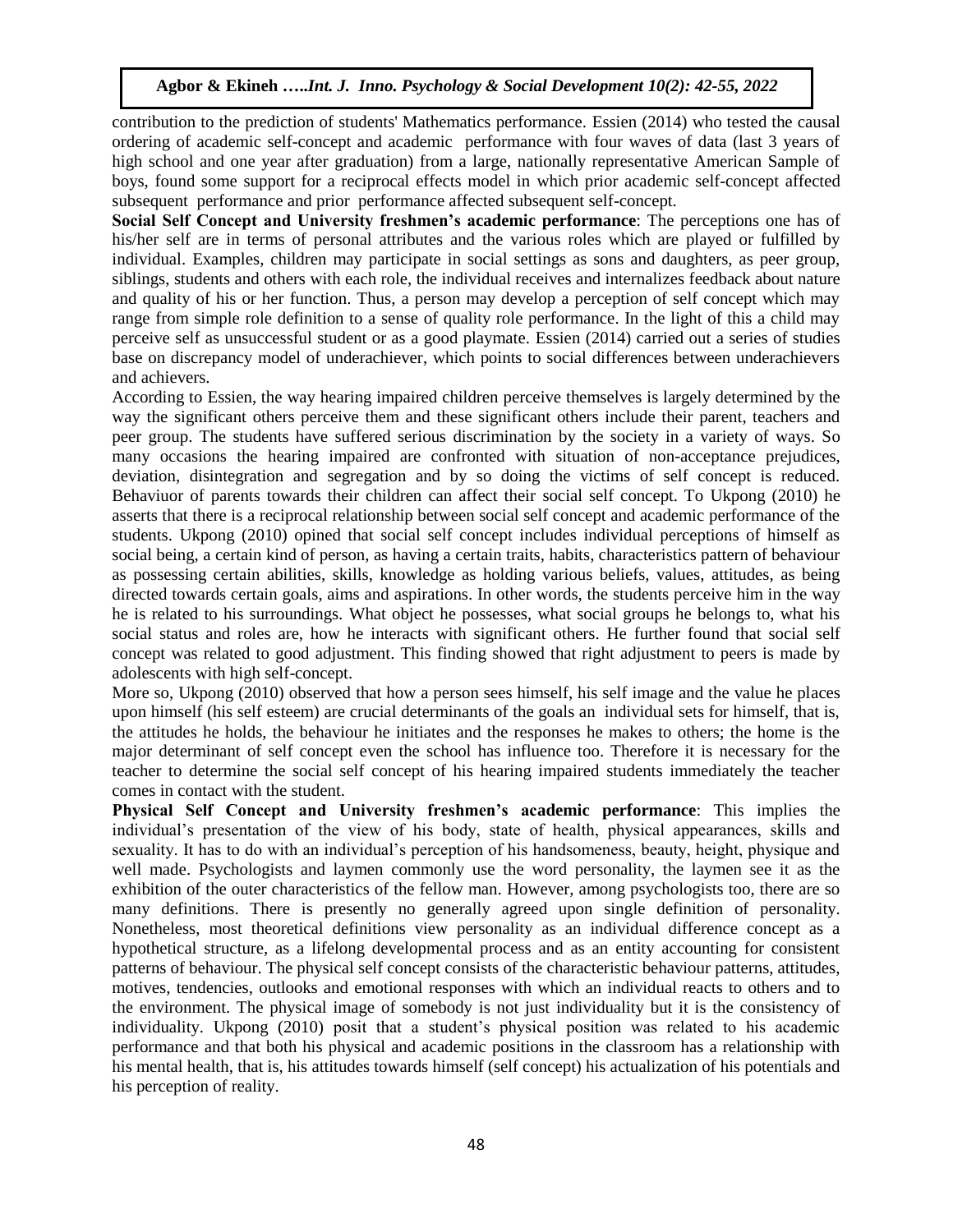Also, Child (2014) asserts that the physical self image is referred to the mask used by actors performing until the mask was unveiled by the actor for his features to show. The mask illustrates the complexity and difficulties the students have, which involves penetrating and understanding an individual until he or she unveils the mask. He also added that in the modern sense, personality is sometimes associated with popularity and it implies that a person who is popular, sociable, persuasive, handsome and well built has a wonderful personality. According to Usoro (2017) as students who perceive themselves as being well liked interact more with classmates, they make use of their academic ability and consequently do well academically while those who perceive themselves as being not well liked interact less with classmates, in that case, make less use of their academic ability and consequently perform poorly academically. He identifies the restriction placed upon the handicap in economic and moral spheres by many societies and chief source of inferiority feeling prevalent among the handicaps he feels that inferiority will continue to be high if the handicaps are not given a chance to prove their worth.

## **Statement of the problem**

As freshmen the expectations of the parents and the lecturers are that they are supposed to do very well in their academic work, including General Studies and Communication Skills GSS courses. Regrettably, the scores of students' in the use of English have been very discouraging. This thus underscores the need for a study of this nature to address factors that could better explain this situation. Since the home and school environment, as well as self concept plays a crucial role in students academic performance, there is need for a study to explain performance from the perspective of the home and school environment; and also self concept. It is against this background therefore, that this study seeks to examine the influence of selfconcept on the academic performance of University freshmen students in University Port Harcourt.

## **Purpose of the study**

The main purpose of the study is to examine the influence of self-concept on the academic performance of University freshmen students in University Port Harcourt. Specifically the study seeks to:

- 1. Ascertain how academic self-concept influence academic performance of University freshmen students in University Port Harcourt
- 2. Examine how social self-concept influence academic performance of University freshmen students in University Port Harcourt
- 3. Determine how physical self-concept influence academic performance of University freshmen students in University Port Harcourt

#### **Research questions**

The under-listed research questions were generated to guide the study.

- 1. How does academic self-concept influence academic performance of University freshmen students in University Port Harcourt
- 2. How does social self-concept influence academic performance of University freshmen students in University Port Harcourt
- 3. How does physical self-concept influence academic performance of University freshmen students in University Port Harcourt?

### **Hypotheses**

The following hypotheses were formulated to guide and direct the study.

- 1 There is no significant difference on the mean ratings of the male and female respondents on how academic self-concept influence academic performance of University freshmen students in University Port Harcourt
- 2 There is no significant difference on the mean ratings of the male and female respondents on how social self-concept influence academic performance of University freshmen students in University Port Harcourt
- 3 There is no significant difference on the mean ratings of the male and female respondents on how physical self-concept influence academic performance of University freshmen students in University Port Harcourt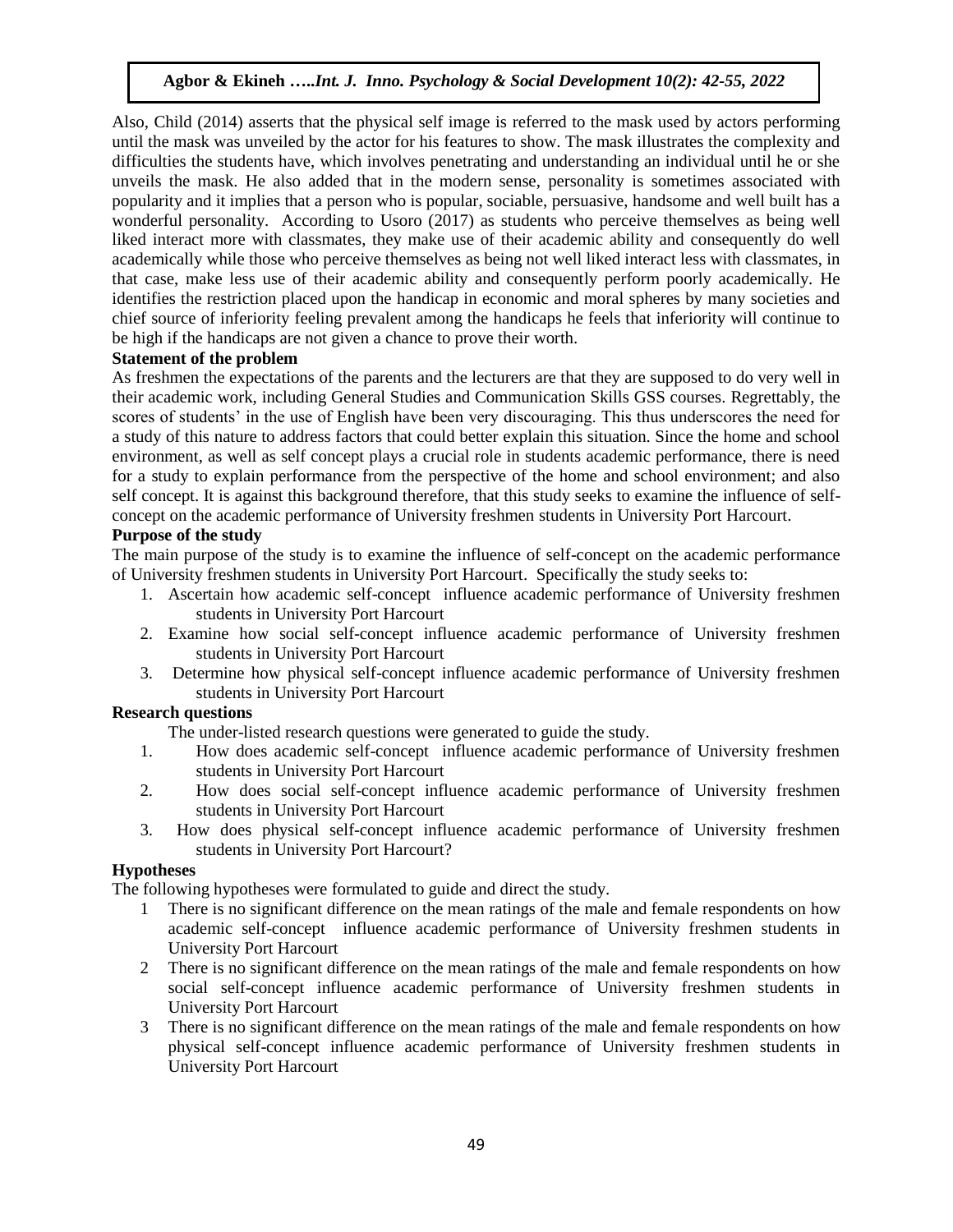## **METHODOLOGY**

The research design adopted in conducting this study was the survey design. According to Isangedighi, Joshua, Asim and Ekuri (2014), the essence of a survey design is to make inferences about the population under study using the sample drawn from that population. The study adopted the survey design because the researcher only made use of a representative sample of the population from where generalizations of the study results were made. Also this method is preferred because of its descriptive nature, as it involves the collection of data to accurately and objectively describe existing phenomena. The population of this study was all the freshmen in Faculty of Humanities, University Port Harcourt in 2021/2022 academic session with a population size of 700 students. The sampling techniques adopted for this study was a combination of stratified, purposive and accidental sampling techniques with a sample size of 350 students which is 50% of the total population. The research instruments utilized in this study was self structured questionnaire. The instrument was divided into two sections A and B. Section. After collecting the questionnaire, codes/scores were assigned to each item. For ease of data preparation, a coding schedule was prepared by developing a key for each of the constructs in the instruments in a tabular form. The scores of the students that participated in responding to the questionnaire were extracted. The students academic performance scores were summed together and the average scores at every subvariable level were determined. Any student that scored below the mean score was adjudged as being low or poor while a score of the mean and above was adjudged as being high or rich. The score used here was the students' responses on the independent sub-variables. Based on this dichotomy, the scores of each of the two groups above were compared using two sample t-test analyses.

## **RESULTS**

**Hypothesis one**: There is no significant difference on the mean ratings of the male and female respondents on how academic self-concept influence academic performance of University freshmen students in University Port Harcourt.

Independent t-test analysis of the difference between the mean academic performance of university freshmen with low academic self-concept and high academic self-concept.

| <b>Variables</b>       |     |      | <b>SD</b> | t-cal |
|------------------------|-----|------|-----------|-------|
| Male Students          | 150 | 2.89 | 0.85      | 1.83  |
| <b>Female Students</b> | 200 | 2.95 | 0.86      |       |

 $p > .05$ ; df = 350; critical t = 1.96

The analysis on table 1 above showed that the calculated t-value of 1.83 was found to be less than the critical t-value of 1.96 when tested at 0:05 level of significance with 350 degrees of freedom. This result is significant implying that there is no significant difference on the mean ratings of the male and female respondents on how academic self-concept influence academic performance of University freshmen students in University Port Harcourt. Therefore the null hypothesis was accepted.

**Hypothesis two**: There is no significant difference on the mean ratings of the male and female respondents on how social self-concept influence academic performance of University freshmen students in University Port Harcourt.

Independent t-test analysis of the difference between the mean academic performance of university freshmen with low social self-concept and high social self-concept

|                        | . .        |      |      |       |
|------------------------|------------|------|------|-------|
| Variables              |            |      | SD   | t-cal |
| Male Students          | 150        | 2.86 | 0.83 | 1.29  |
| <b>Female Students</b> | <b>200</b> | 2.91 | 0.85 |       |
|                        |            |      |      |       |

 $p > .05$ ; df = 350; critical t = 1.96

The analysis on table 2 above showed that the calculated t-value of 1.29 was found to be less than the critical t-value of 1.960 when tested at 0:05 level of significance with 350 degrees of freedom. This result is significant implying that there is a significant difference in the mean academic performance of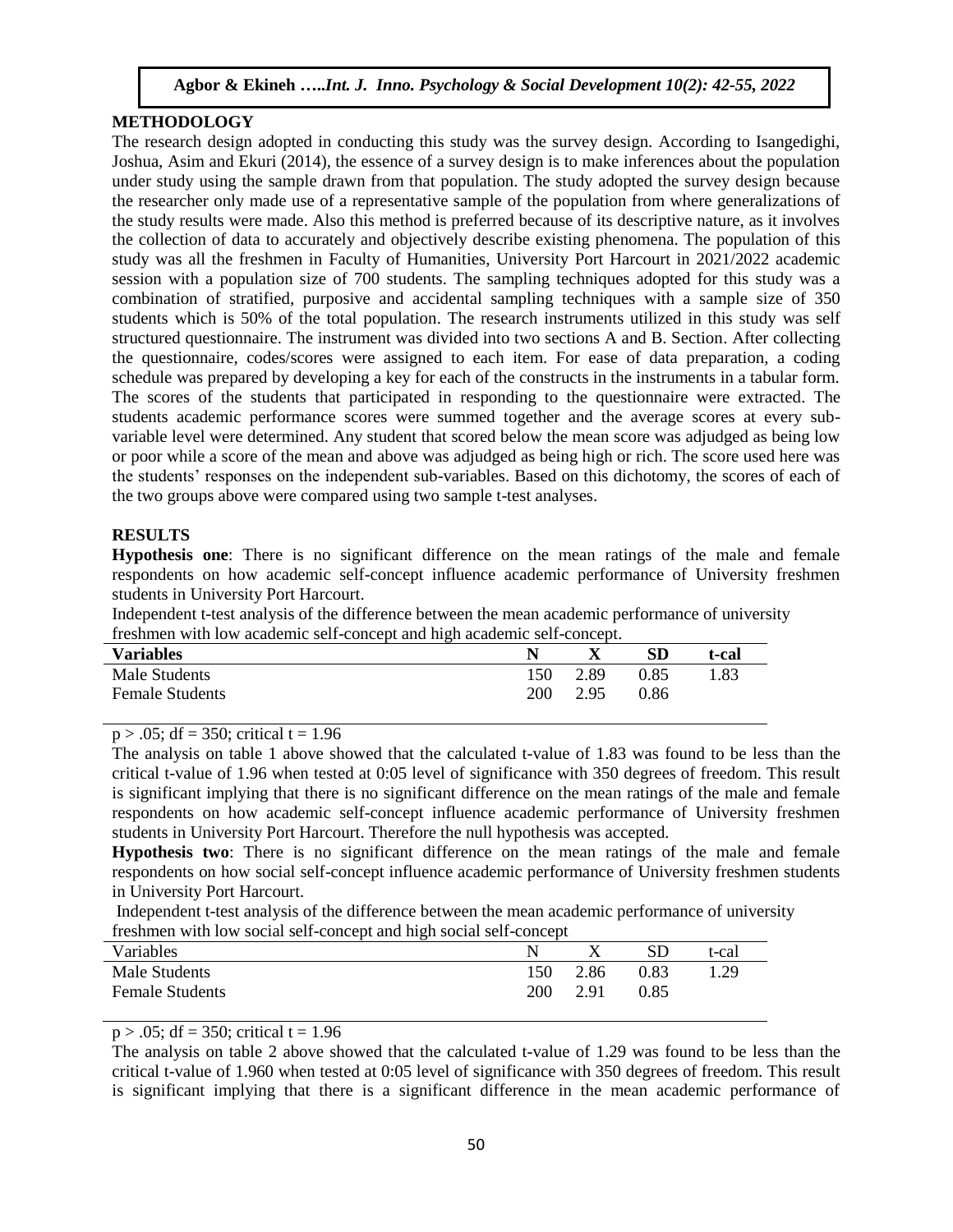Freshmen with low social self-concept and high social self-concept. Therefore the null hypothesis was rejected while the alternate hypothesis was retained.

**Hypothesis three**: There is no significant difference on the mean ratings of the male and female respondents on how physical self-concept influence academic performance of University freshmen students in University Port Harcourt.

Independent t-test analysis to determine the difference between the mean academic performance of university freshmen with low physical self-concept and high physical self-concept

| <b>Variables</b>       |            |      | <b>SD</b> | t-cal |
|------------------------|------------|------|-----------|-------|
| Male Students          | 150        | 2.83 | 0.84      | 1.86  |
| <b>Female Students</b> | <b>200</b> | 2.94 | 0.86      |       |

## $p > .05$ ; df = 350; critical t = 1.96

The analysis on table 13 above showed that the calculated t-value of 1.86 was found to be less than the critical t-value of 1.96 when tested at 0.05 level of significance with 350 degrees of freedom. This result is significant implying that there is no significant difference on the mean ratings of the male and female respondents on how physical self-concept influence academic performance of University freshmen students in University Port Harcourt. Therefore the null hypothesis was accepted.

#### **DISCUSSION OF FINDINGS**

This section is devoted to the discussion of findings of the hypotheses formulated to direct the study. This discussion was done hypothesis by hypothesis.

## **Academic self-concept and University freshmen's academic performance**

The findings of this study showed that there is no significant difference between the mean academic performance of university freshmen with low academic self concept and high academic self concept. This can be interpreted to mean that students with high academic self-concept trust themselves and their abilities to perform well academically, than those with low academic self-concept who view themselves and their mental abilities negatively. The result of the analysis is in agreement with the study of Ukpong (2010) who opined that man responds selectively to external stimuli and interprets them symbolically with reference to self. Self concept is known to be the complex and dynamic system of beliefs which one holds true about himself or herself. It is a process and is continually developing and changing. Ukpong (2010) also opined that a close relationship exists between the functioning of the mind (rational thought) and the self. It is assumed that an individual is a rational thinking being who can reason, understand and anticipate future consequences. Thus, one's self-concept develops in the course of taking attitude of others in general. The author further stressed that the self cannot be understood apart from the functioning of the mind. One of the important manifestations of these rational abilities is self-consciousness.

In the same vein, Coppersmith (2017) affirm that parents who use punishment and scold children instead of giving rewards produce children with negative perceptions of themselves. The basis of positive selfconcept or negative self-concept, according to Ukpong (2010) is not so much that the self is good or bad, but rather its acceptance or its rejection that matters. A student with positive self concept is both stable and diversified and less vulnerable to academic performance unlike the one with negative self concept. The result also agreed with Sullivan (2010) who observed that a person's perception of self emerges from reflected appraisal of other people. When parents are lovely and comforting, the child develops positive feelings about himself. When the child enters school, the approval and disapproval of his teachers and peers become important in the establishment of his/her self concept. When a teacher criticizes and belittles his/her effort the students develops a sense of inferiority. Diggory (2010) also in line with the study asserted that failure in activities that are important and highly rated lowers one's self evaluation in other seemingly related abilities. Conversely, success as an important and highly rated task raises the self evaluation in other abilities. Diggory (2010) also asserted that a positive academic self-concept is beneficial, especially for motivating learners to improve their academic performance.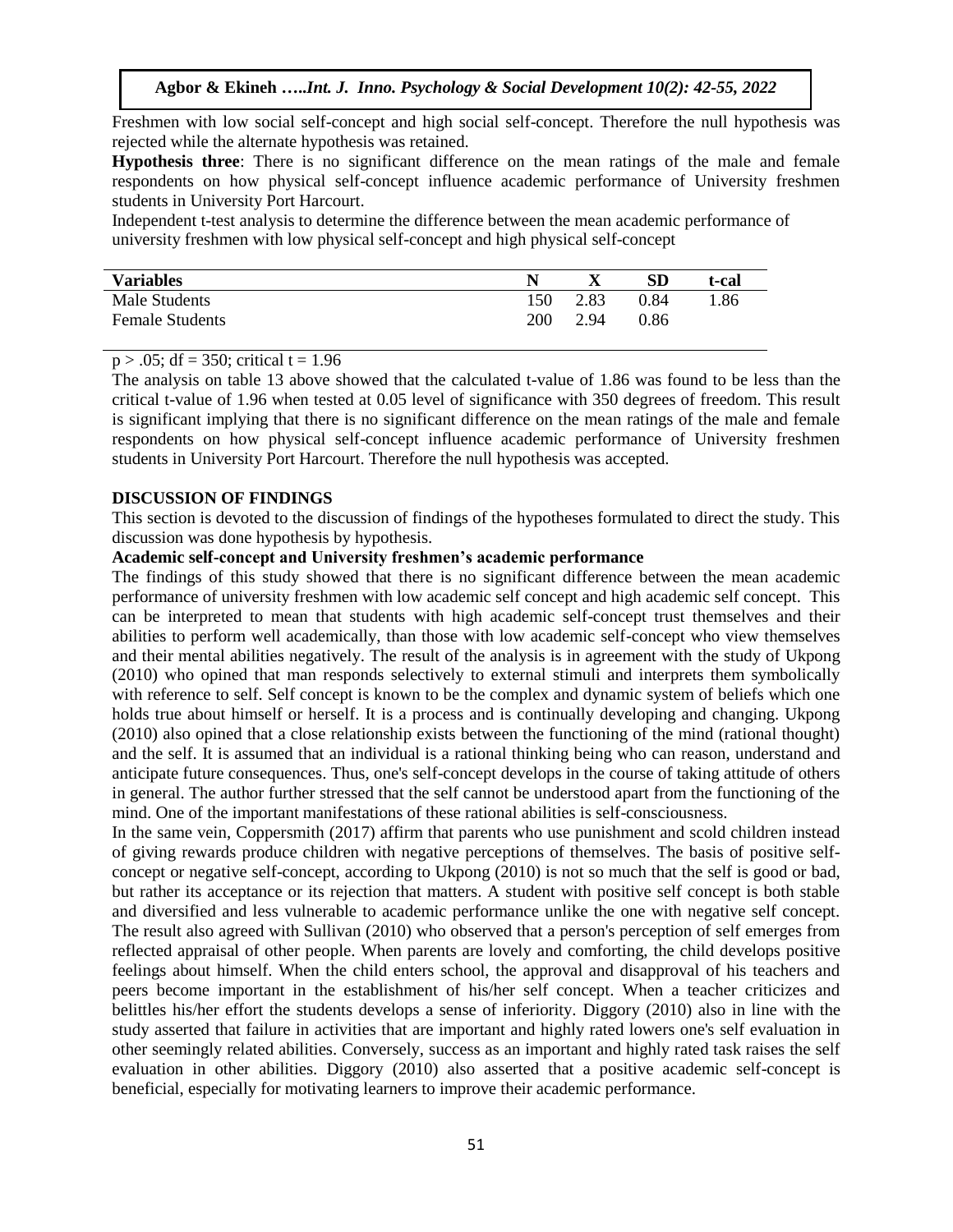## **Social self-concept and University freshmen's academic performance**

The findings of the study showed that there is significant difference between the mean academic performance of university freshmen with low social self concept and high social self concept. This can be attributed to the fact that social self-concept is related to good adjustment, then implies that right adjustment to lecturers and peers is done by students with high social self-concept as this also enhance their academic performance. The result of this findings is in consonance with Diggory (2010) who observed that social self concept includes individual perceptions of himself as social being, a certain kind of person, as having a certain traits, habits, characteristics pattern of behaviour as possessing certain abilities, skills, knowledge as holding various beliefs, values, attitudes, as being directed towards certain goals, aims and aspirations. In other word, the students perceives himself in the way he is related to his surroundings. What object he possesses, what social groups he belongs to what his social status and role are, how he interacts with significant others. In support of this result, Combs and Davies (2010) observed that how a person sees himself, his self image and the value he places upon himself (his self esteem) are crucial determinants of the goals an individual sets for himself, that is, the attitudes he holds, the behaviour he initiates and the responses he makes to others; the home is the major determinant of self concept even the school has influence too. Therefore it is necessary for the teacher to determine the social self concept of his hearing impaired students immediately the teacher comes in contact with the student.

## **Physical self-concept and University freshmen's academic performance.**

The findings of this study revealed that there is significant difference between the mean academic performance of university freshmen with low physical self concept and high physical self concept. This can be interpreted to mean that a student's physical position is related to his or her academic performance, hence the students with high physical self-concept, tend to make use of their academic abilities and consequently do well academically. The result of this hypothesis is supported by Diggory (2010) when they asserted that student's physical position was related to his academic performance and that both his physical and academic positions in the classroom has a relationship with his mental health, that is, his attitudes towards himself (self concept) his actualization of his potential and his perception of reality. This result also corroborate Mercer (2014) who asserted that the physical self image which refers to the mask used by actors performing until the mask was unveiled by the actor for his features to show. The mask illustrates the complexity and difficulties the students have, which involves in penetrating and understanding an individual until he or she unveils the mask. He also added that in the modern sense, personality is sometimes associated with popularity and implies that a person who is popular, sociable, persuasive, handsome and well built has a wonderful personality.

The result equally agreed with Diggory (2010) who ascertained that students who perceive themselves as being well liked interact more with classmates, they make use of their academic ability and consequently do well academically while those who perceive themselves as being not well liked interact less with classmates, in that case, make less use of their academic ability and consequently perform poorly academically. The author further observed that the restriction placed upon the handicap in economic and moral spheres by many societies are chief source of inferiority feeling prevalent among the handicaps he feels that inferiority will continue to be high if the handicaps are not given a chance to prove their worth.

#### **CONCLUSION**

Based on the results of the study, it was concluded that self-concept is significant predictors of University freshmen's academic performance. It was also concluded that. From the findings, it was concluded that academic self-concept (low academic self-concept and high academic self-concept), low social selfconcept and high social self-concept and low physical self-concept and high physical self-concept has great impact on University freshmen's academic performance. Furthermore, since educational facilities play fundamental role in improving the educational outcomes of students, it is therefore, strongly recommended that university administration should provide adequate educational facilities for the students to enhance their academic performance.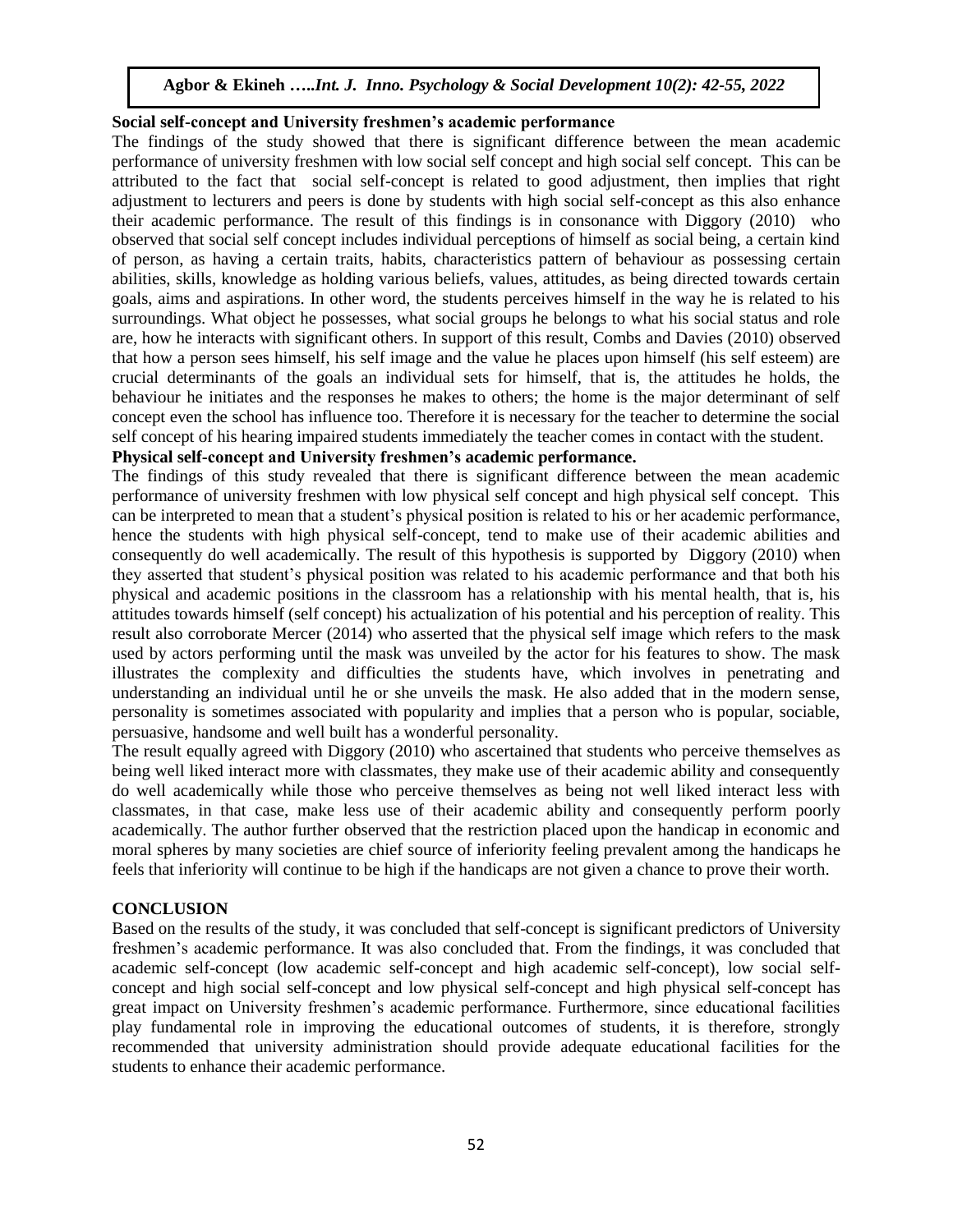## **RECOMMENDATIONS**

On the basis of the findings of the study, the following recommendations were made:

- 1. Parents and lecturers should show love and empathy in their dealings with the children or students. This will help them develop positive feelings about themselves and positive academic self-concept. This will in turn enhance their academic performance.
- 2. Lecturers and parents should help the students to build up their social self-concept, since students with high social self-concept perform better than their counterparts with low social self-concept academically.
- 3. Lecturers and parents should help the students build up a physical positive self-concept that will help them cope with the deficiencies in them to enhance their academic performance.

## **IMPLICATIONS FOR COUNSELLING**

The findings of this study have some educational implications and as such contributed to knowledge. The researcher believes that the state government, ministry of education or school management needs to ponder and reflect on the findings of the study. The study has identified some factors that would serve as checks and solutions to academic performance. There are also some negative implications drawn out from the findings of the study for the study. The findings of this study have far reaching implications for parents, teachers, counsellors, government and students. Since the academic performance of students can be traced to self concepts. It is imperative that parents should always provide their children with good training. Teachers in the school should always have a good behavioural disposition that will encourage students positively in the learning process and also make teaching and learning interesting activities as this will encourage high performance among students.

Counsellors in the discharge of their professional duties in schools should always be pro-active in identifying students with various problems that may affect their behaviour and performance. Government on the other hand should help in improving the standard of education across the nation as this will give rise to students' good behaviour and high academic achievement. And the students should also have positive attitude or disposition in terms of their educational activities irrespective of their family types or structure as it will greatly propel them in acquiring knowledge and skills in the school. The counselor, using-client centered therapy and rational emotive behavioural therapy explains thus:

In client-centered therapy, the client determines the course and direction of treatment, while the therapist clarifies the client's responses to promote self-understanding. The goals of client-centered therapy are increased self-esteem and openness to experience. Client-centered therapists work to help clients lead full lives of self-understanding and reduce defensiveness, guilt, and insecurity. As well as have more positive and comfortable relationships with others.

Client-centered therapy was developed in the 1930s by the American Psychologist Carl Roger who was a humanistic psychologist who believed that how we live in the here-and-now and our current perceptions are more important than the past. He also believed close personal relationship with a supportive environment of warmth, genuineness, and understanding, are key for therapeutic change.

Another counseling technique that is more appropriate is the Rational Emotive Behavioural Therapy (REBT). This was developed by Albert Ellis in 1955. It is built on the idea that how we feel is largely influenced by how we think. As is implied by the name, this form of therapy encourages the development of rational thinking to facilitate healthy emotional expression and behaviour. Often, was of thinking ingrained in our brains at an early age or resulting from painful or traumatic events continued to subconsciously influence our behaviours and perceptions into adulthood. Rational Emotive Behavioural Therapy seeks to reshape these core beliefs in those experiencing a wide range of mental health conditions, thereby enabling them to live full, satisfying lives free from unnecessary psychological distress.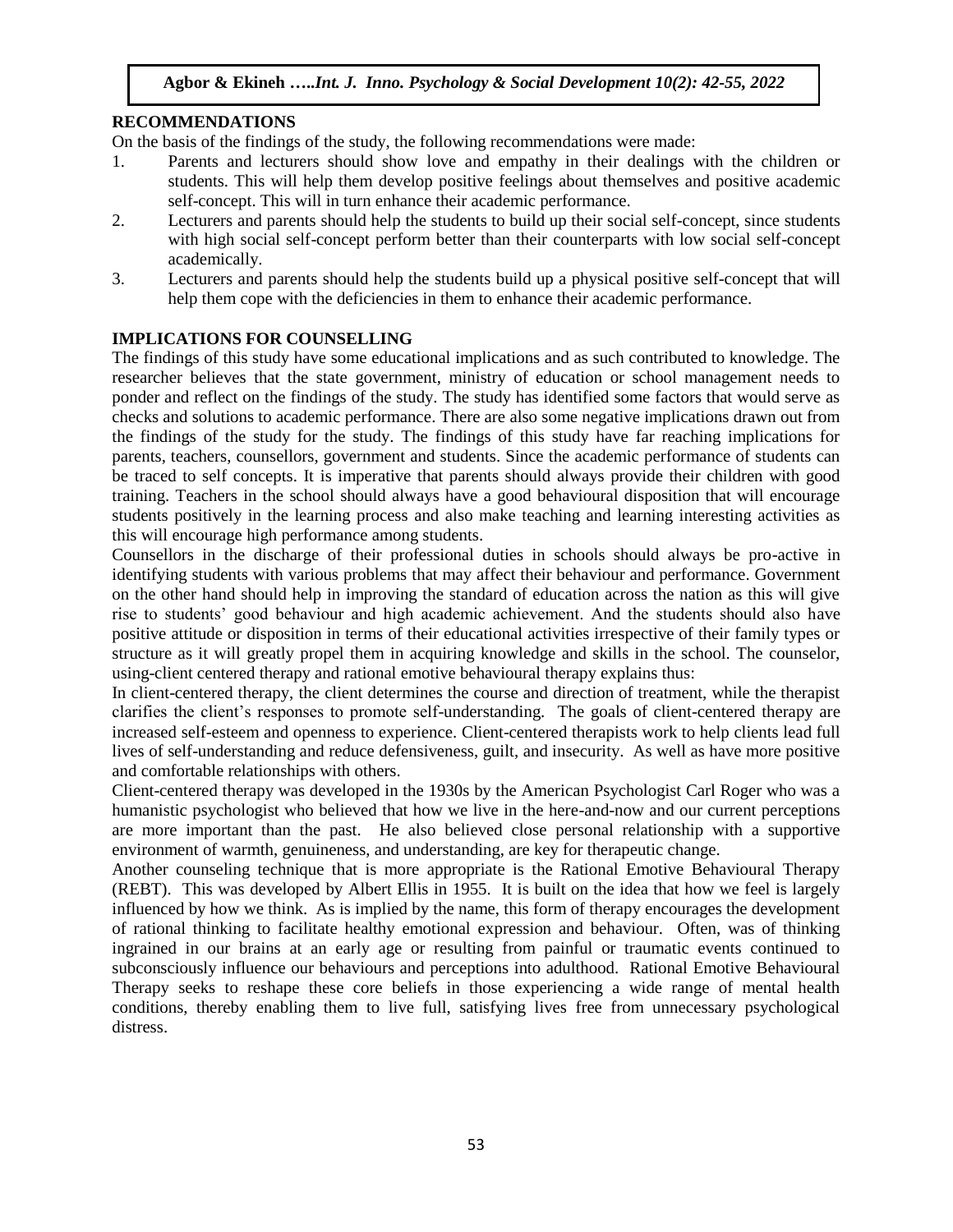#### **REFERENCES**

- Akpan, T. (2016). Teachers' effective classroom climate and students' acade4mic achievement in GSS 1101 use of English Language in Cross River State, Nigeria. Unpublished Doctoral Dissertation Department of Curriculum and Teaching, University of Calabar.
- Bracken, B. (2019). The general/academic self-concept homological network: A review of construct validation research. *Review of Educational Research*, 54(3), 427-456.
- Burns, R. (2010). *Self-concept development and education*. New Jersey: Holt, Rinehard and Winston.
- Child, D. (2014). *Psychology and the teacher.* London: Holt Rineart and Winston.
- Coppersmith, S. (2017). *The antecedent of self esteem*. San Francisco: W. H. Freeman and Company.
- Diggory, T. B. (2010). Social factors influencing student tendency to cheat in Examination. Retrieved from hpp:/[/www.nais.org.](http://www.nais.org/) on 9/52005.
- Essien, E. E. (2014). Teachers' variables and secondary school academic performance in GSS 1101 use of English Language in Cross River State. Unpublished Doctoral Thesis, Faculty of Education, University of Calabar, Calabar.
- Farrant, H. (2000). Moral education as grounded in faith. *Journal of Moral education*, 18(3), 186-198.

Federal Republic of Nigeria. (2014). *National Policy on Education*. Yaba – Lagos: NERDC Press.

- Fontana, G. M. (2010). *Traditional culture and its impact on technological change*. New York: Harper and Row.
- Good, W. L. (2010). *Facilitating students learning. An introduction to educational psychology*. New York: Harper & Row Publisher.
- Idika, D. O. (2014). A causal model of some psychosocial variables as determinants of cheating tendency among senior secondary school students in Southern Educational zone in Cross River State – Nigeria. Unpublished M.Ed. Thesis, University of Calabar. .
- Isangedighi, A. J., Joshua, M. T., Asim, A. E. & Ekuri, E. E. (2014). *Fundamentals of research and statistics in education and social sciences.* Calabar: University of Calabar Press.
- John, J. A. (2010). *Introduction to the foundation of American Education* (2<sup>nd</sup> ed). Boston: Allyn.
- Lewis, F. E. (2010). The influence of open space classrooms and closed-space classrooms on teachers' attitudes toward the school buildings. Unpublished Doctoral Dissertation. The University of Georgia, Athens.
- Malpass, K. (2010). *Behavior in perspectives*. New York: John Wiley & Sons.
- Marsh, H. W. (2000). The causal ordering of academic self-concepts and academic achievement. A multiwave longitudinal panel analysis. *Journal of Educational psychology,* 82, 646-656.
- Mercer, S. (2011). *Towards an understanding language Learner self-concept*. Springer, Dordrecht.
- Mujis, R. D. (2014). Predictors of academic achievement and academic self concept; a longitudinal perspective. *British Journal of Educational Psychology, 67(3), 263-277.*
- Mukkherje, E. R. (2000). Issues in Education. Academic dishonesty among college students. Washigton, D. C. US Department of Education, Office of educational research and improvement. Retrieved from http//en.wikipedia. org/wiki/ socioeconomicstatus\_
- Miller, R. J. (2011). *Principles of classroom learning and perception*. London: George Alle & Unwin.
- Okoye, N. N. (2010). Are boys better than girls in mathematics and English Language performance. *Nigerian Journal of Applied Psychology* 2(2), 72-83.
- Purkey, D. (2011). *Learning achievement. Self-concept theory*. Princeton College Press . New Jersey.
- Robert, F. C. (2010)*.* Stress and strain in professional education. *Harvard Educational Review* (29), 319- 329.
- Robins, R. W. & Pals, J. L. (2002). Implicit self-theories in the academic domain : Implications for goal orientation, attribution effect and self-esteem change : *Self and identity*, 1(4), 313-316.
- Rubin, I. L. (2010). Personality characteristics and attitude towards achievement of good and poor readers. *Journal of educational research* 59, 28-30.
- Sullivan, D. (2010). Why professors don't do more to stop students who cheat. The chronicle of Higher Education.